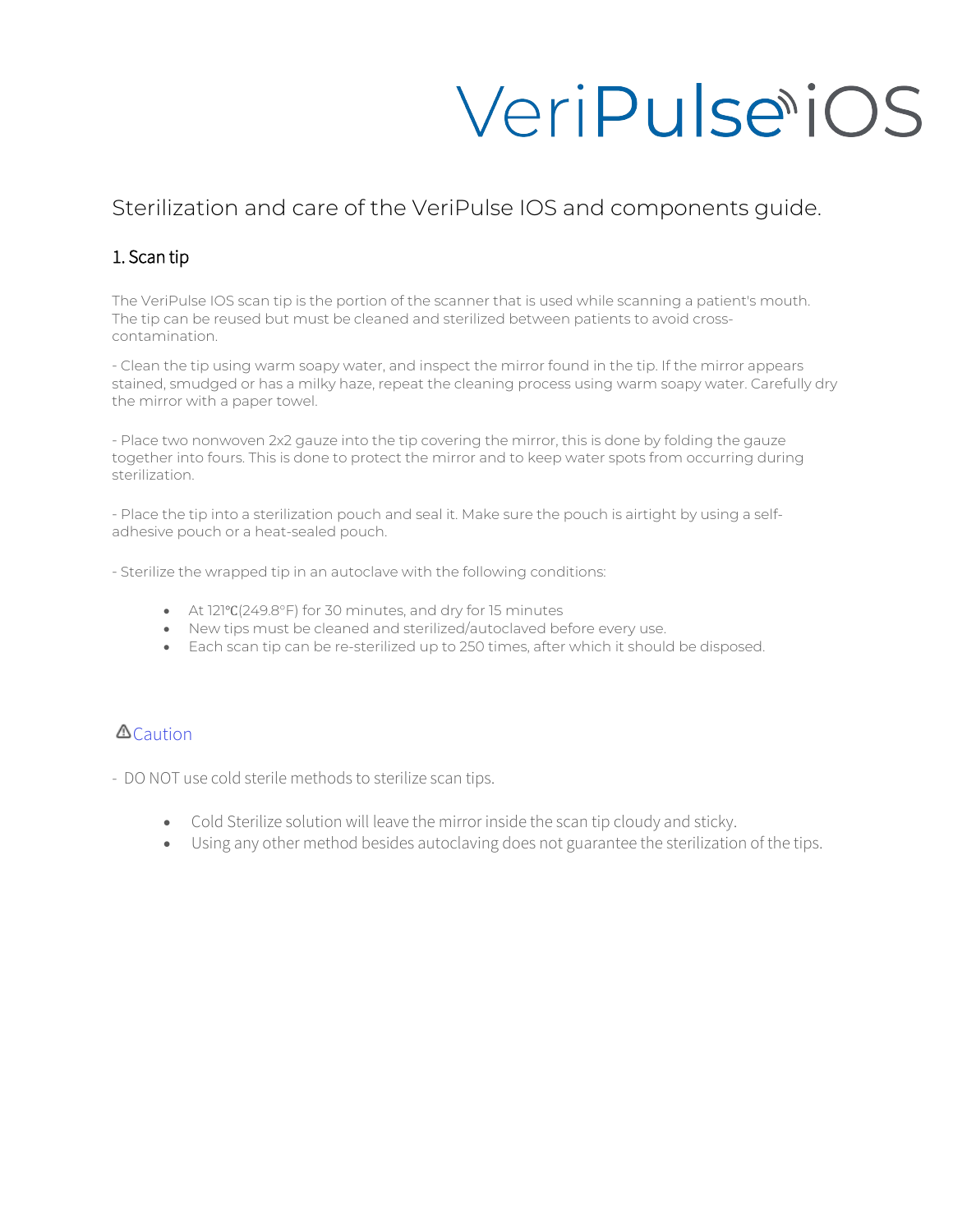## VeriPulsetiOS

#### 2. Scan Tip Mirror

If the mirror in your scan tip is contaminated, it may result in a bad scanning experience or poor scan quality. To clean the mirror, follow the recommended steps below.

- Remove the scan tip.

- Apply alcohol to a clean cloth or cotton-tipped swab and wipe the tip mirror until it is clean.

- Make sure to use only alcohol that is free of impurities such as ethanol or propanol (ethylpropyl alcohol) to avoid staining the mirror.
- Wipe the mirror dry with a dry, lint-free cloth to avoid leaving dust and fiber in the mirror.

- Make sure the mirror is free from dust or fibers. Repeat the above process, as necessary.

#### $\Delta$ Caution

- The mirror in the tip should be handled with care. The mirror needs to be clean and free from debris and damage to ensure a quality scan. Be careful not to scratch or smudge it before scanning.
- Do not use disinfectants other than Ethanol (Ethyl alcohol) to clean the mirror in the scan tip.
- Never autoclave a tip that has not been wrapped as this could lead to possible burnt water marks on the mirror. Check the autoclave manual for more information.

#### **3. VeriPulse IOS Handpiece**

- Recommended disinfection solution: Cavicide Wipes/Sprays

- Use a Cavicide wipe or Cloth that has been dampened with Cavicide Spray

- After treatment, clean and disinfect all other surfaces of the handpiece except for the front of the scanner (optical window).

- Make sure the device is off before cleaning and disinfecting. Use the device only after it is completely dry.

#### **A**Caution

- Do not clean the handpiece when the device is turned on as the fluid may seep into the scanner and cause a malfunction.
- Only use the device after it is completely dry.